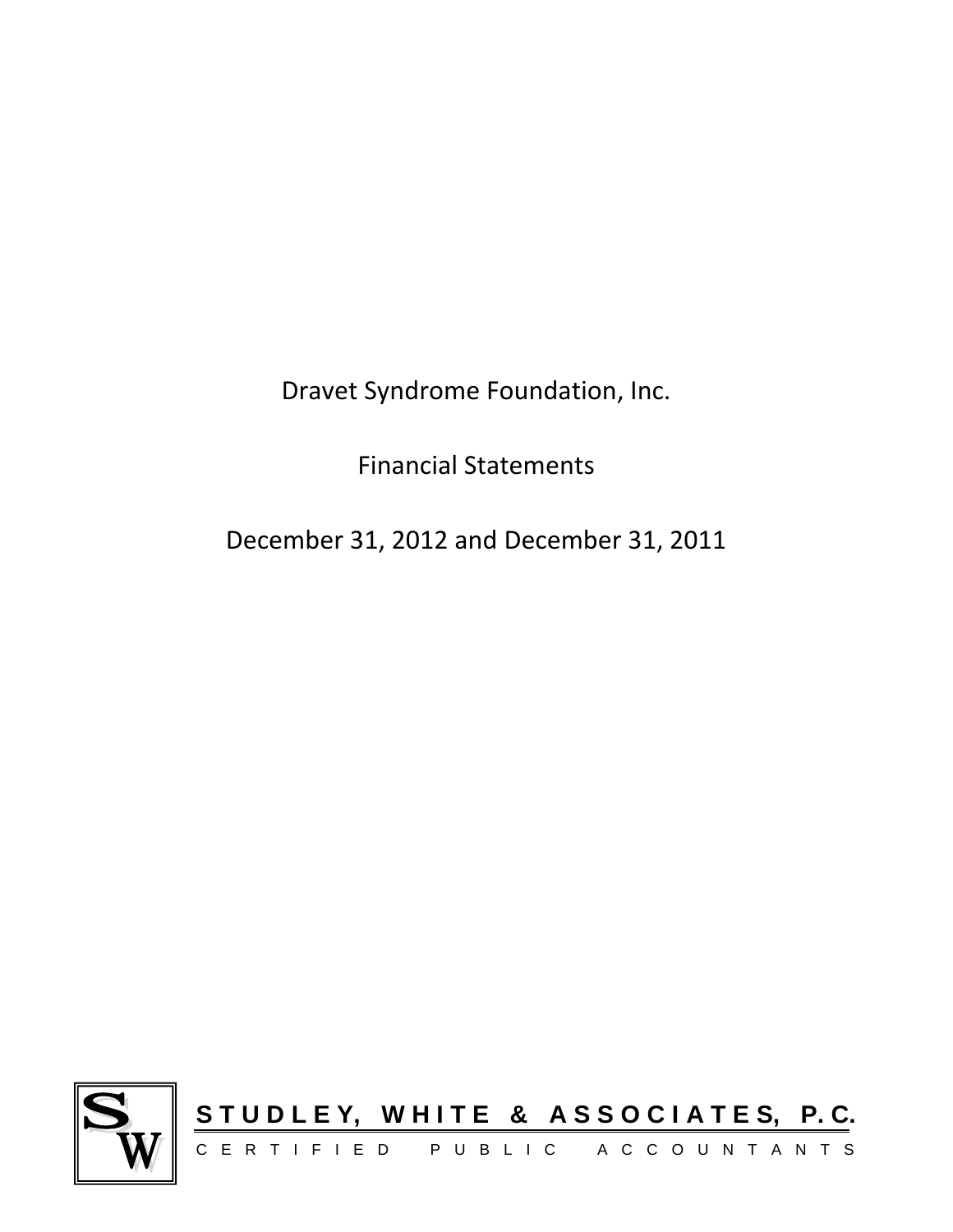## **DRAVET SYNDROME FOUNDATION, INC. Financial Statements December 31, 2012**

## **Table of Contents**

| Page                                                                           |          |
|--------------------------------------------------------------------------------|----------|
|                                                                                | $1 - 2$  |
| <b>Financial Statements:</b>                                                   |          |
|                                                                                | 3        |
| Statements of Activities for the Year Ended December 31, 2012 and 2011         | 4        |
| Statements of Cash Flows for the Year Ended December 31, 2012 and 2011         | 5        |
| Statement of Functional Expenses for the Year Ended December 31, 2012 and 2011 | $6 - 7$  |
|                                                                                | $8 - 10$ |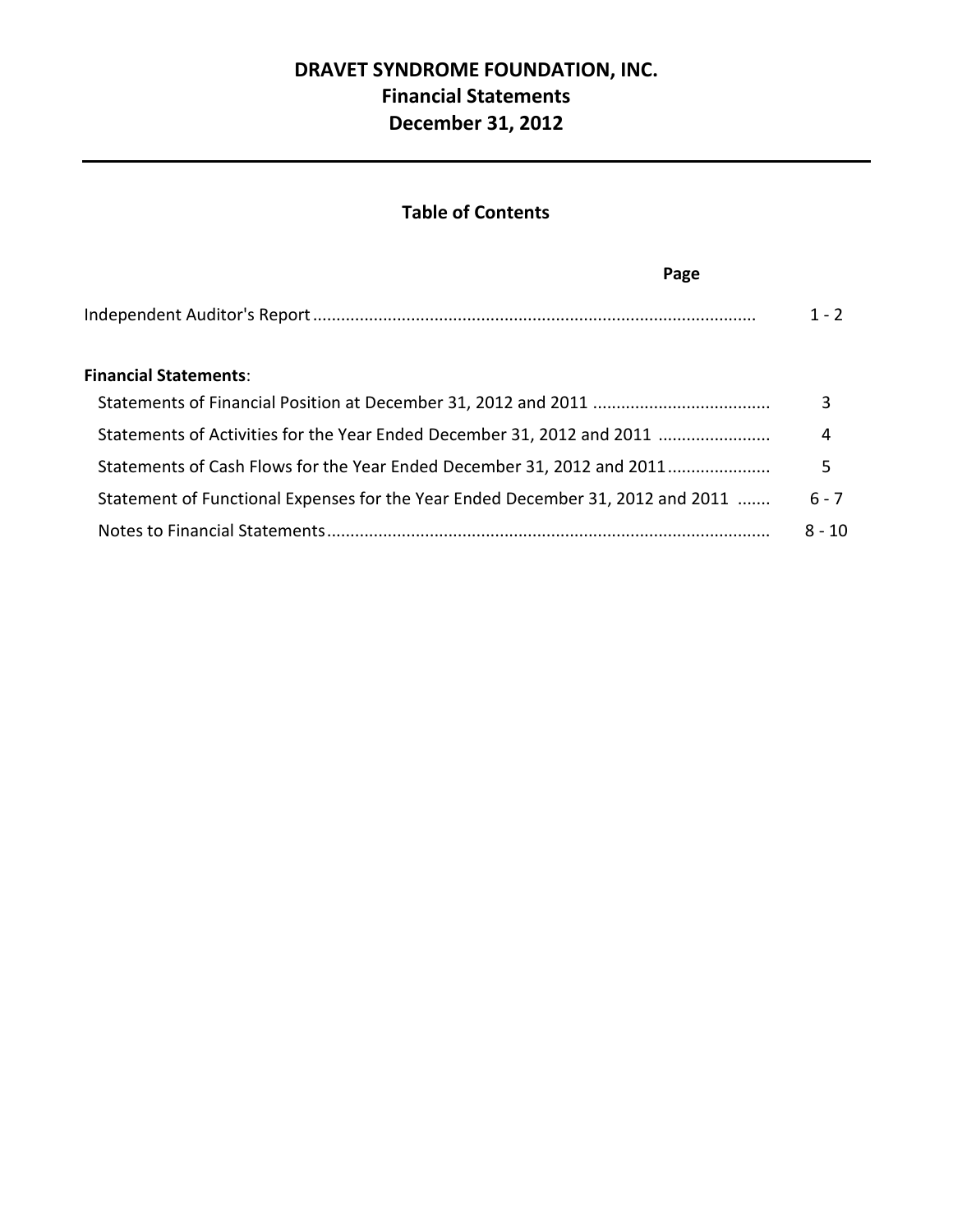

## STUDLEY, WHITE & ASSOCIATES, P.C.

## C E R T I F I E D P U B L I C A C C O U N T A N T S

Donald T. Studley, C.P.A. Brian C. White, C.P.A.

April 17, 2013

#### **INDEPENDENT AUDITOR'S REPORT**

To The Board of Director`s of Dravet Syndrome Foundation, Inc.

We have audited the accompanying financial statements of Dravet Syndrome Foundation, Inc. (a nonprofit organization), which comprise the statement of financial positions as of December 31, 2012 and 2011, and the related statements of activities, functional expenses and cash flows for the years then ended, and the related notes to the financial statements.

#### **Management's Responsibility for the Financial Statements**

Management is responsible for the preparation and fair presentation of these financial statements in accordance with accounting principles generally accepted in the United States of America; this includes the design, implementation, and maintenance of internal control relevant to the preparation and fair presentation of financial statements that are free from material misstatement, whether due to fraud or error.

#### **Auditor's Responsibility**

Our responsibility is to express an opinion on these financial statements based on our audit. We conducted our audit in accordance with auditing standards generally accepted in the United States of America. Those standards require that we plan and perform the audit to obtain reasonable assurance about whether the financial statements are free of material misstatement.

An audit involves performing procedures to obtain audit evidence about the amounts and disclosures in the financial statements. The procedures selected depend on the auditor's judgement, including the assessment of the risks of material misstatement of the financial statements, whether due to fraud or errors. In making those risk assessments, the auditor considers internal control relevant to the entity's preparation and fair presentation of the financial statements in order to design audit procedures that are appropriate in the circumstances, but not for the purpose of expressing an opinion on the effectiveness of the entity's internal control. Accordingly, we express no such opinion. An audit also includes evaluating the appropriateness of accounting policies used and the reasonableness of significant accounting estimates made by management, as well as evaluating the overall presentation of the financial statements.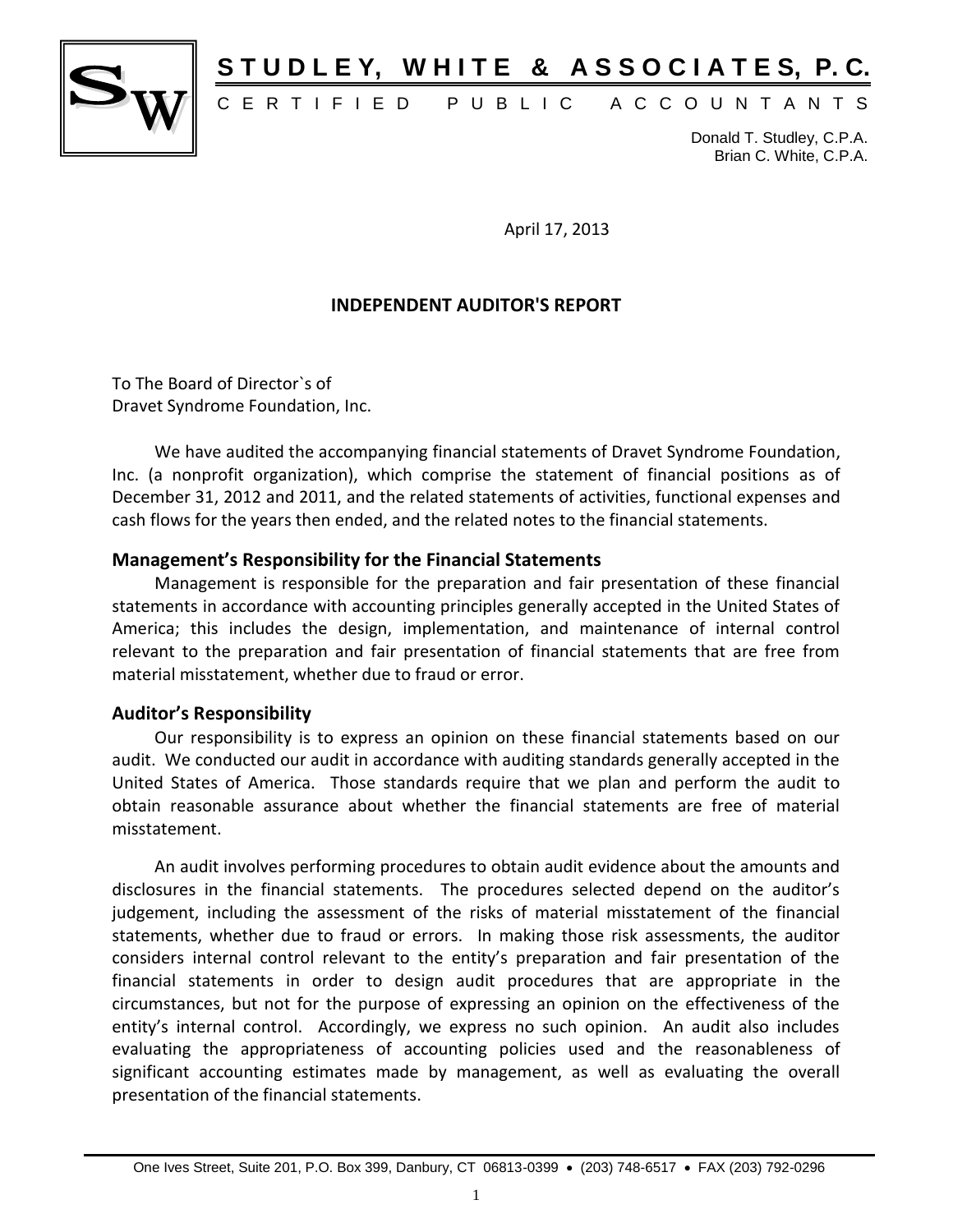We believe that the audit evidence we have obtained is sufficient and appropriate to provide a basis for our audit opinion.

#### **Opinion**

In our opinion, the financial statements referred to above present fairly, in all material respects the financial position of Dravet Syndrome Foundation, Inc. as of December 31, 2012, and the changes in its net assets and its cash flows for the years then ended in accordance with accounting principles generally accepted in the United States of America.

STUDLEY, WHITE & ASSOCIATES, P.C.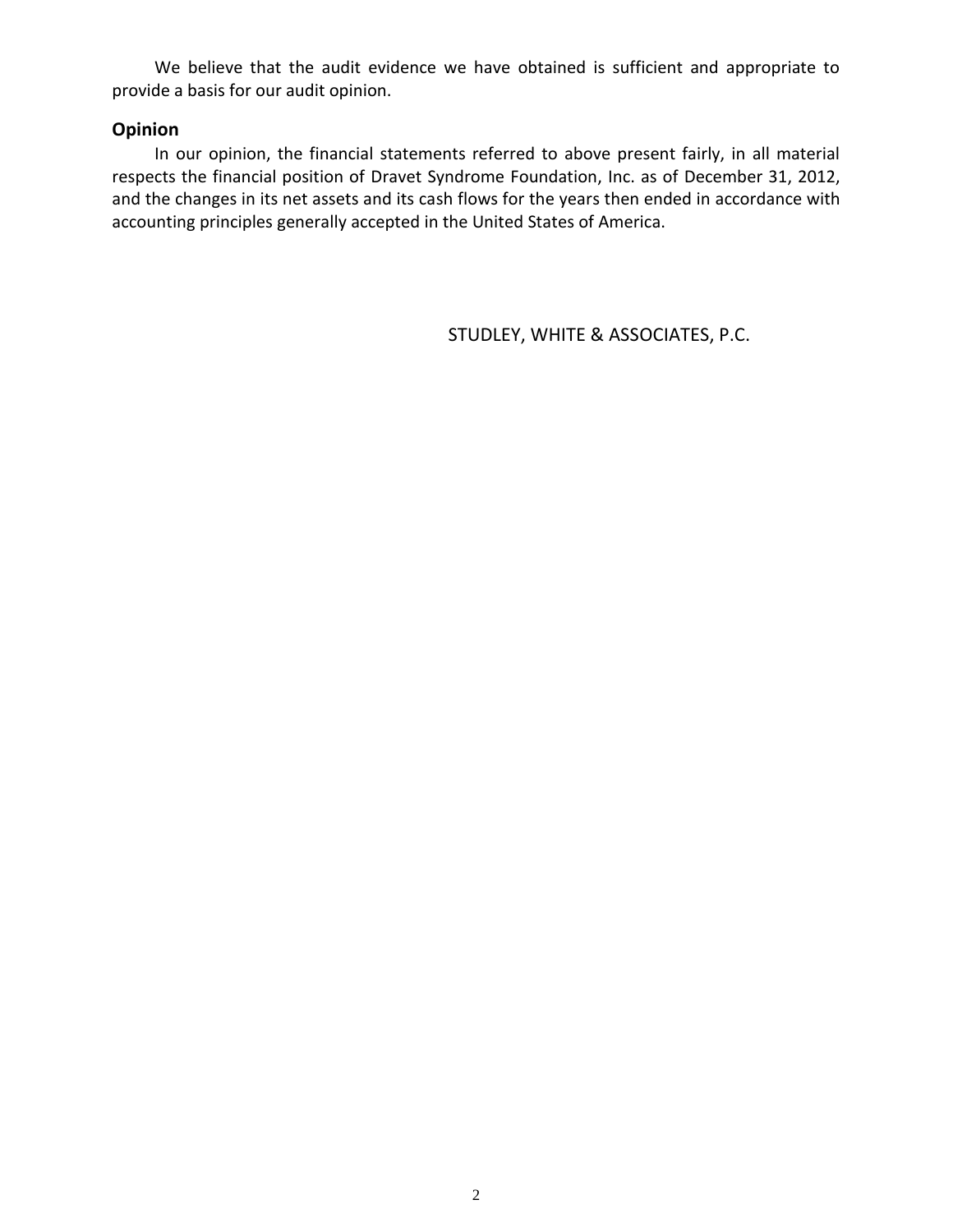## **DRAVET SYNDROME FOUNDATION, INC. Statement of Financial Position December 31,**

|                                         | 2012         | 2011 |           |  |  |
|-----------------------------------------|--------------|------|-----------|--|--|
| <b>Assets</b>                           |              |      |           |  |  |
| Assets:                                 |              |      |           |  |  |
| Cash and cash equivalents               | \$<br>58,033 | \$   | 187,626   |  |  |
| Accounts receivable                     | 15,131       |      | 1,645     |  |  |
| Prepaid expenses                        | 1,550        |      | 6,703     |  |  |
| Beneficial interest in charitable trust | 11,469       |      | 10,918    |  |  |
| <b>Total Assets</b>                     | \$<br>86,183 |      | \$206,892 |  |  |
|                                         |              |      |           |  |  |
| <b>Liabilities and Net Assets</b>       |              |      |           |  |  |
| Liabilities:                            |              |      |           |  |  |
| Accounts payable                        | \$           | \$   | 81,006    |  |  |
| <b>Total Liabilities</b>                |              |      | 81,006    |  |  |
| <u>Net Assets:</u>                      |              |      |           |  |  |
| Unrestricted - net assets               | 74,714       |      | 114,968   |  |  |
| Permanently restricted net assets       | 11,469       |      | 10,918    |  |  |
| <b>Total Net Assets</b>                 | 86,183       |      | 125,886   |  |  |
| <b>Total Liabilities and Net Assets</b> | \$<br>86,183 | \$   | 206,892   |  |  |
|                                         |              |      |           |  |  |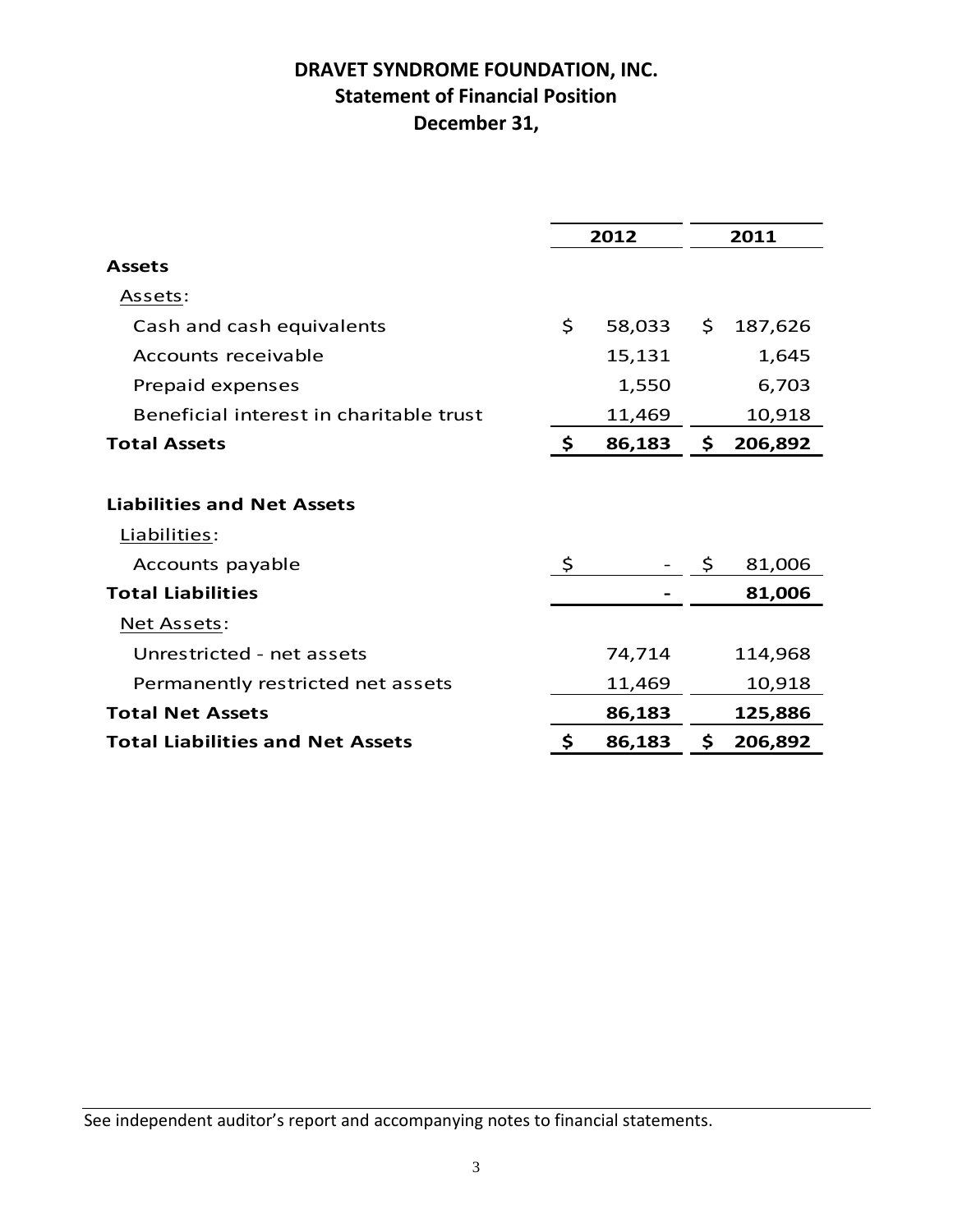## **DRAVET SYNDROME FOUNDATION, INC. Statement of Activities For the Year Ended December 31,**

|                                                         |                                                       | 2012          | 2011          |
|---------------------------------------------------------|-------------------------------------------------------|---------------|---------------|
|                                                         | <b>CHANGES IN UNRESTRICTED NET ASSETS</b>             |               |               |
| Revenues and Other Support:                             |                                                       |               |               |
| Special events                                          | - revenue                                             | \$<br>430,722 | \$<br>540,273 |
|                                                         | - expenses                                            | (77, 144)     | (143, 658)    |
|                                                         | - net                                                 | 353,578       | 396,615       |
| Contributions and grants                                |                                                       | 132,679       | 69,058        |
| In-kind revenue                                         |                                                       | 15,987        | 2,465         |
| Other income                                            |                                                       | 3,833         | 1,321         |
|                                                         | Unrestricted Revenues and Other Support               | 152,499       | 72,844        |
| <b>Total Revenues and Other Support</b>                 |                                                       | 506,077       | 469,459       |
|                                                         |                                                       |               |               |
| <b>Expenses:</b>                                        |                                                       |               |               |
| <b>Program Services:</b><br>Patient and family services |                                                       | 57,074        | 39,122        |
| Research                                                |                                                       |               |               |
|                                                         |                                                       | 394,697       | 395,149       |
| <b>Total Program Services</b>                           |                                                       | 451,771       | 434,271       |
| <b>Supports Services:</b><br>Management and general     |                                                       | 19,321        | 6,864         |
| Fund raising                                            |                                                       | 75,239        | 35,701        |
| <b>Total Support Services</b>                           |                                                       | 94,560        | 42,565        |
| <b>Total Expenses</b>                                   |                                                       | 546,331       | 476,836       |
|                                                         | <b>Increase (Decrease) in Unrestricted Net Assets</b> | (40, 254)     | (7, 377)      |
| <b>Investment Income</b>                                |                                                       | 551           |               |
|                                                         | Increased in temporarily restricted net assets        | 551           |               |
| <b>Increase (Decrease) in Net Assets</b>                |                                                       | (39,703)      | (7, 377)      |
| Net assets at beginning of year                         |                                                       | 125,886       | 133,263       |
| Net assets at end of year                               |                                                       | \$<br>86,183  | \$<br>125,886 |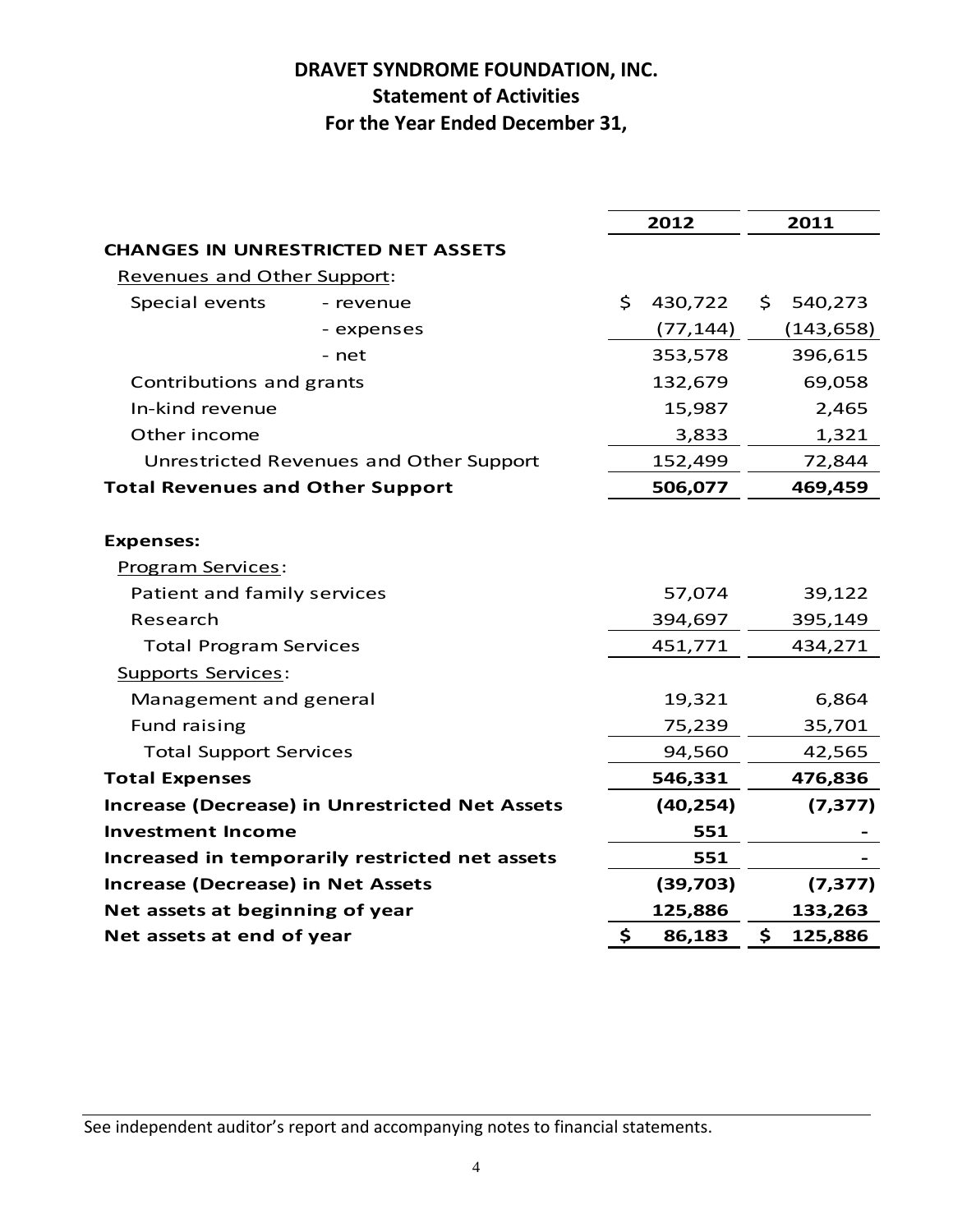## **DRAVET SYNDROME FOUNDATION, INC. Statement of Cash Flows For the Year Ended December 31,**

|                                                     | 2012           |      | 2011     |
|-----------------------------------------------------|----------------|------|----------|
| Cash flows from operating activities:               |                |      |          |
| Increase (decrease in net assets                    | \$<br>(39,703) | - \$ | (7, 377) |
|                                                     | (39,703)       |      | (7, 377) |
| Changes in assets and liabilities:                  |                |      |          |
| (Increase) decrease in:                             |                |      |          |
| Accounts receivable                                 | (13, 486)      |      | (1,645)  |
| Prepaid expenses                                    | 5,153          |      | (497)    |
|                                                     | (8, 333)       |      | (2, 142) |
| Increase (decrease) in:                             |                |      |          |
| Accounts payable and accrued expenses               | (81,006)       |      | 75,466   |
|                                                     | (81,006)       |      | 75,466   |
| Net cash provided by operating activities           | (129, 042)     |      | 65,947   |
| Investment income permanently restricted net assets | (551)          |      |          |
| Net increase (decrease) in cash                     | (129, 593)     |      | 65,947   |
| Cash at beginning of year                           | 187,626        |      | 121,679  |
| Cash at end of year                                 | \$<br>58,033   | \$.  | 187,626  |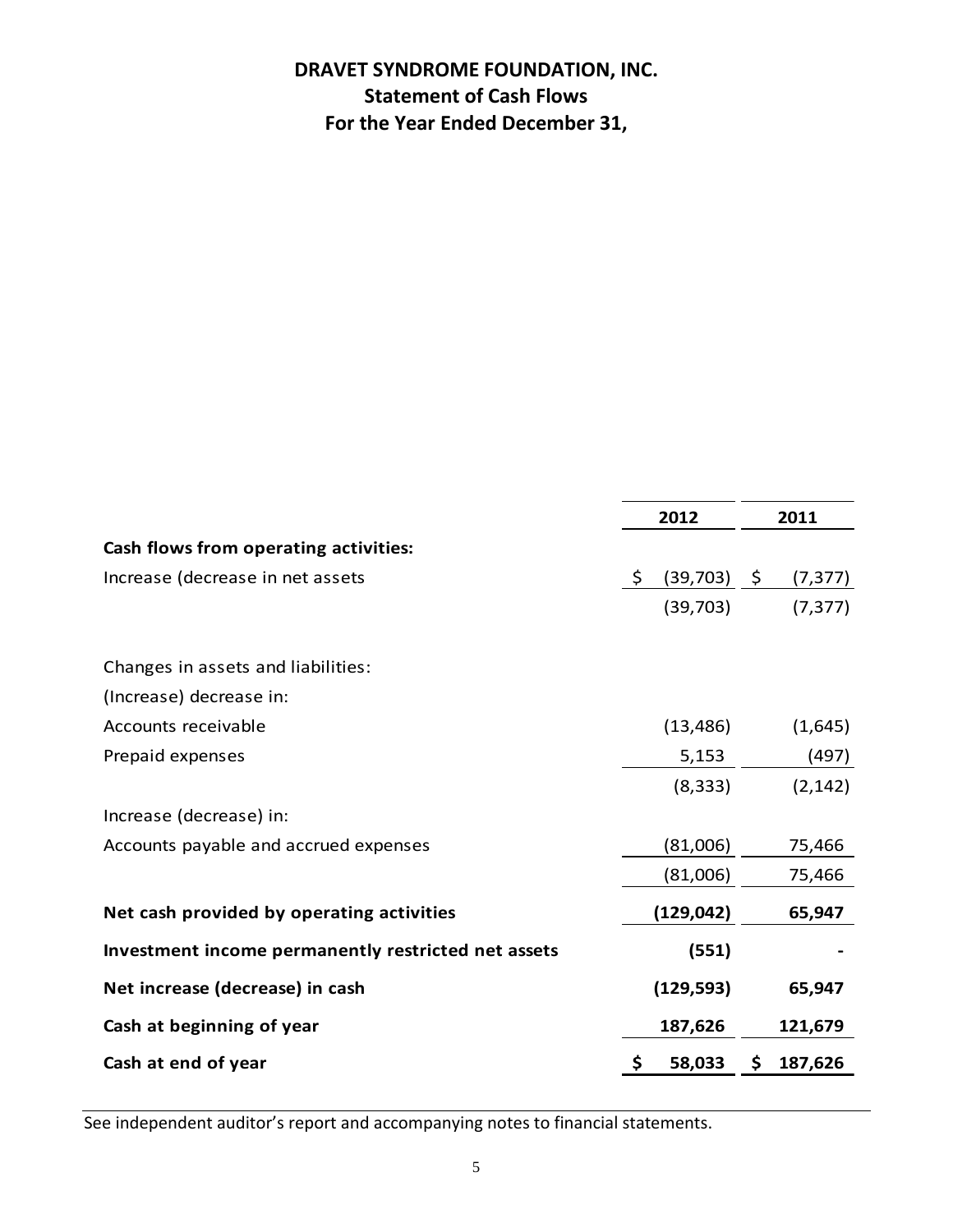# **DRAVET SYNDROME FOUNDATION, INC. Statement of Functional Expenses**

| \$<br>728<br>311<br>391,663 | \$<br>16,220<br>2,649<br>794<br>118<br>339<br>107<br>346<br>391,663 | \$<br>678<br>7,693<br>192<br>1,684<br>82<br>312 | \$<br>3,076<br>34,910<br>143<br>1,551<br>61 | $\varsigma$<br>3,754<br>42,603<br>335<br>3,235<br>143 | \$<br>19,974                    |
|-----------------------------|---------------------------------------------------------------------|-------------------------------------------------|---------------------------------------------|-------------------------------------------------------|---------------------------------|
|                             |                                                                     |                                                 |                                             |                                                       | 45,252<br>1,129<br>3,353<br>482 |
|                             |                                                                     |                                                 |                                             |                                                       |                                 |
|                             |                                                                     |                                                 |                                             |                                                       |                                 |
|                             |                                                                     |                                                 |                                             |                                                       |                                 |
|                             |                                                                     |                                                 |                                             |                                                       |                                 |
|                             |                                                                     |                                                 | 1,414                                       | 1,726                                                 | 1,833                           |
|                             |                                                                     | 1,004                                           | 4,557                                       | 5,561                                                 | 5,907                           |
|                             |                                                                     |                                                 |                                             |                                                       | 391,663                         |
|                             | 294                                                                 | 852                                             | 3,869                                       | 4,721                                                 | 5,015                           |
|                             | 513                                                                 | 1,491                                           | 6,768                                       | 8,259                                                 | 8,772                           |
|                             | 985                                                                 | 2,860                                           | 12,981                                      | 15,841                                                | 16,826                          |
|                             | 35,567                                                              |                                                 |                                             |                                                       | 35,567                          |
| 1,995                       | 2,176                                                               | 526                                             | 393                                         | 919                                                   | 3,095                           |
|                             |                                                                     | 1,947                                           | 5,516                                       | 7,463                                                 | 7,463                           |
|                             |                                                                     |                                                 |                                             |                                                       |                                 |
| \$394,697                   | \$451,771                                                           | \$<br>19,321                                    | \$<br>75,239                                | 94,560<br>\$                                          | \$<br>546,331                   |
|                             |                                                                     |                                                 | 77,144                                      | 77,144                                                | 77,144                          |
| \$<br>394,697               | \$<br>451,771                                                       | \$<br>19,321                                    | \$<br>152,383                               | \$171,704                                             | \$<br>623,475                   |
|                             |                                                                     |                                                 |                                             |                                                       |                                 |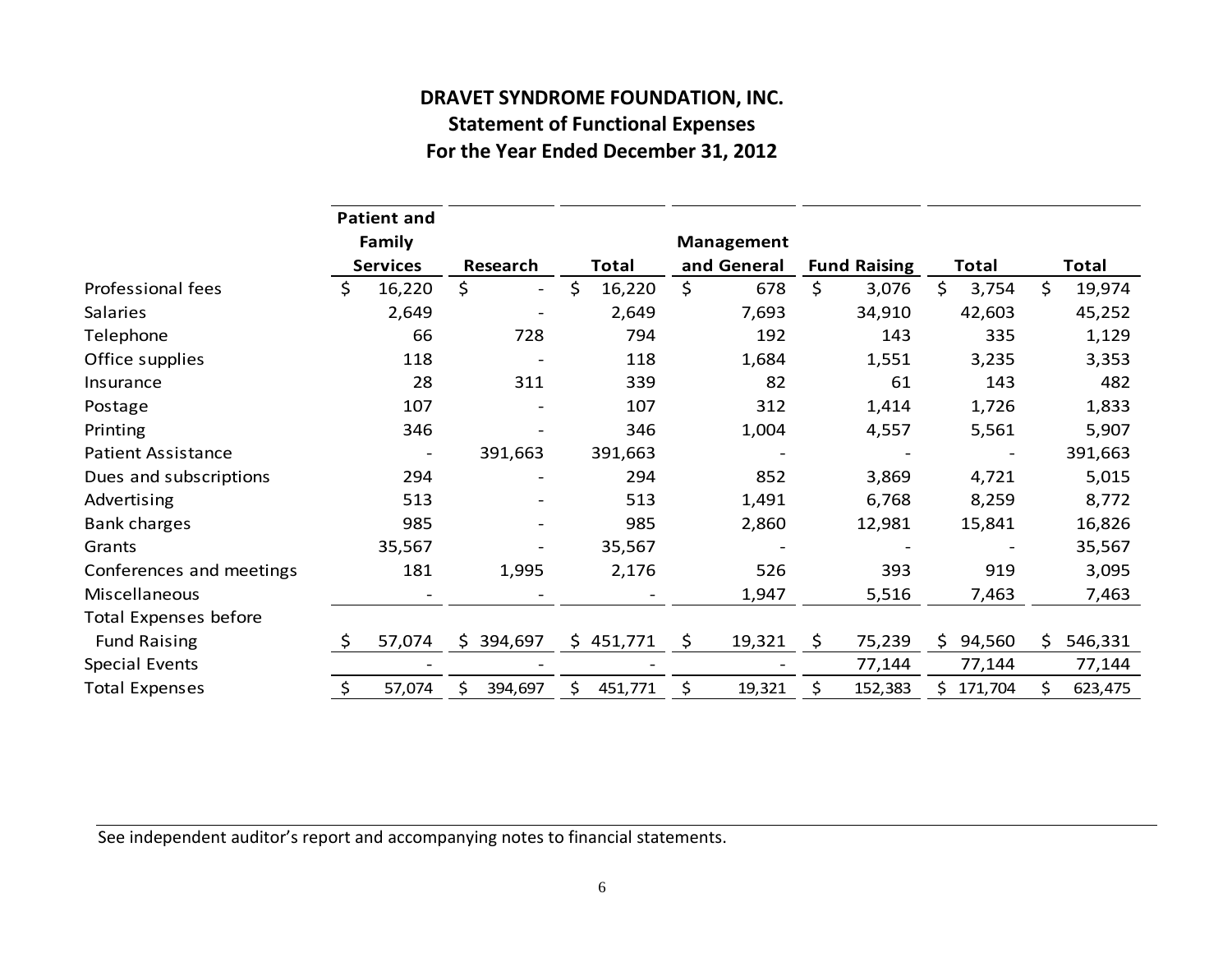## **DRAVET SYNDROME FOUNDATION, INC. Statement of Functional Expenses For the Year Ended December 31, 2011**

|                              |              | <b>Patient and</b><br>Family |                          |    |              | Management     |                     |    |              |    |              |
|------------------------------|--------------|------------------------------|--------------------------|----|--------------|----------------|---------------------|----|--------------|----|--------------|
|                              |              | <b>Services</b>              | Research                 |    | <b>Total</b> | and General    | <b>Fund Raising</b> |    | <b>Total</b> |    | <b>Total</b> |
| Professional fees            | \$           |                              | \$<br>$\qquad \qquad -$  | \$ |              | \$<br>720      | \$                  | \$ | 720          | \$ | 720          |
| Telephone                    |              | 67                           |                          |    | 67           | 98             | 989                 |    | 1,087        |    | 1,154        |
| Office supplies              |              | 144                          |                          |    | 144          | 209            | 1,915               |    | 2,124        |    | 2,268        |
| Insurance                    |              | 97                           | $\qquad \qquad -$        |    | 97           | 1,567          |                     |    | 1,567        |    | 1,664        |
| Postage                      |              | 238                          |                          |    | 238          | 346            | 3,490               |    | 3,836        |    | 4,074        |
| Printing                     |              | 6                            | 60                       |    | 66           | 8              | 22                  |    | 30           |    | 96           |
| <b>Patient Assistance</b>    |              | 36,310                       | $\overline{\phantom{a}}$ |    | 36,310       |                |                     |    |              |    | 36,310       |
| Dues and subscriptions       |              | 1,011                        |                          |    | 1,011        | 1,470          | 14,804              |    | 16,274       |    | 17,285       |
| Advertising                  |              | 434                          | 4,635                    |    | 5,069        | 631            | 1,717               |    | 2,348        |    | 7,417        |
| <b>Bank charges</b>          |              | 563                          |                          |    | 563          | 818            | 8,239               |    | 9,057        |    | 9,620        |
| Grants                       |              | $\overline{\phantom{a}}$     | 387,768                  |    | 387,768      |                |                     |    |              |    | 387,768      |
| Conferences and meetings     |              | 252                          | 2,686                    |    | 2,938        | 995            | 365                 |    | 1,360        |    | 4,298        |
| Miscellaneous                |              |                              |                          |    |              | $\overline{2}$ | 4,160               |    | 4,162        |    | 4,162        |
| <b>Total Expenses before</b> |              |                              |                          |    |              |                |                     |    |              |    |              |
| <b>Fund Raising</b>          | <sup>S</sup> | 39,122                       | \$<br>395,149            | \$ | 434,271      | \$<br>6,864    | \$<br>35,701        | Ś. | 42,565       | S. | 476,836      |
| <b>Special Events</b>        |              |                              |                          |    |              |                | 143,658             |    | 143,658      |    | 143,658      |
| <b>Total Expenses</b>        | \$           | 39,122                       | 395,149                  | Ś. | 434,271      | \$<br>6,864    | \$<br>179,359       |    | 186,223      | \$ | 620,494      |

See independent auditor's report and accompanying notes to financial statements.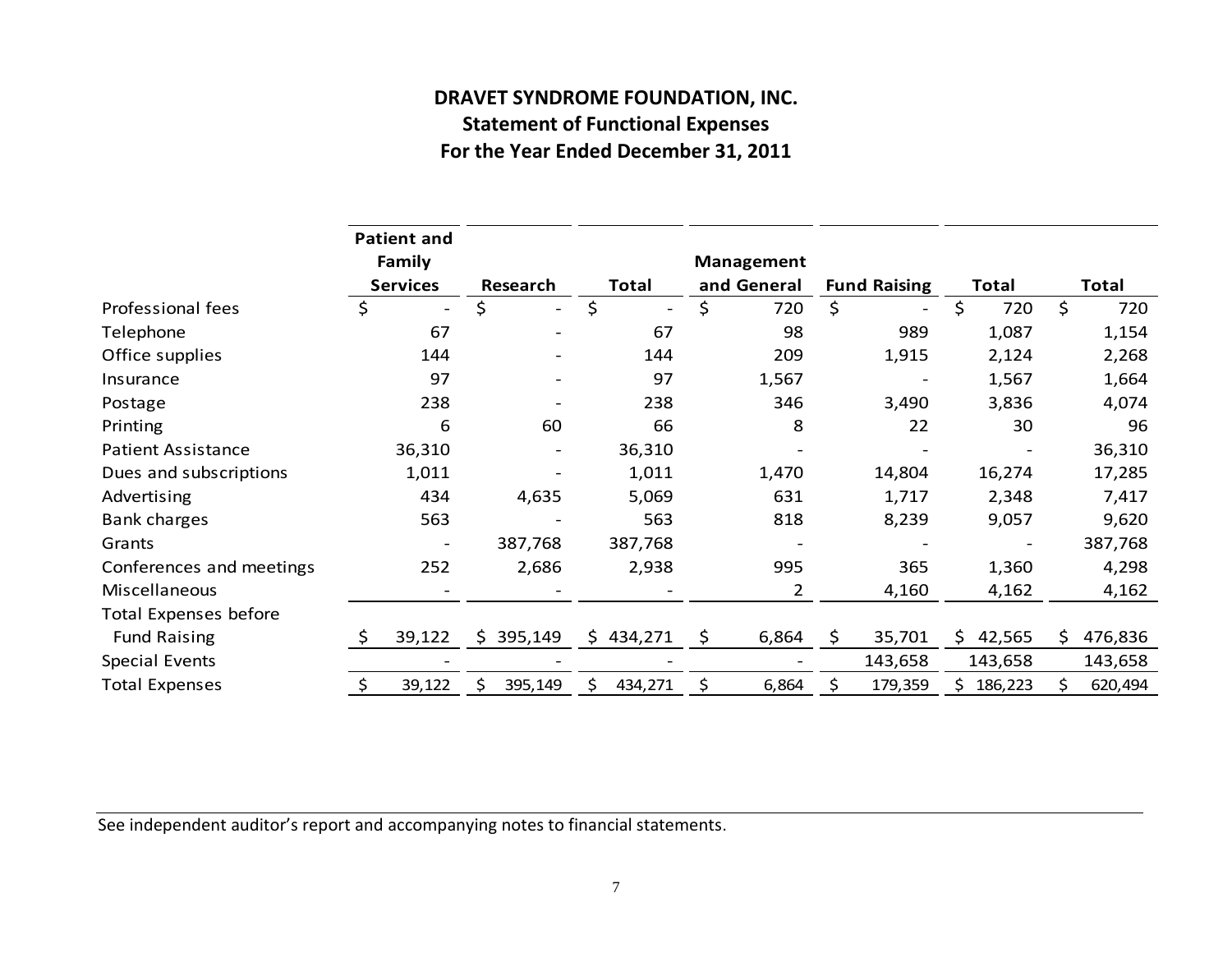## **DRAVET SYNDROME FOUNDATION, INC. Notes to Financial Statements December 31, 2012**

## **Note 1 - Summary of Significant Accounting Policies**

#### *General*

The Dravet Syndrome Foundation, Inc. (DSF) was incorporated as a not-for-profit, publicly supported corporation on September 24, 2009 under the laws of the State of Connecticut. DSF was formed to promote and support research regarding Dravet Syndrome and related epilepsies. DSF funds research toward better treatments and a cure of Dravet syndrome and related epilepsies by awarding research grants to qualified scientists and doctors. The DSF produces an annual Research Roundtable Meeting to provide the opportunity for researchers and clinicians to collaborate and discuss better treatment options and a roadmap toward a cure and how to best facilitate both. Through the International Patience Assistance Grant Program, DRF provides grants to cover expenses not covered by medical insurance.

#### *Basis of Accounting*

The Organization prepares its financial statements on the accrual basis of accounting in accordance with generally accepted accounting principles.

The presentation of financial statements follows the recommendations of the Financial Accounting Standards Board's Accounting Standards Codification 958 (SFAS No. 117), *"Financial Statements of Not-for-Profit Organizations"*. Under Codification 958, the Organization is required to report information regarding its financial position and activities according to three classes of net assets: Unrestricted Net Assets, Temporarily Restricted Net Assets, and Permanently Restricted Net Assets. At December, 31, 2012, the Organization had permanently restricted assets of \$11,469.

#### *Cash and Cash Equivalents*

For financial statement purposes, DSF considers funds in demand deposits, certificates of deposits, money market funds and all highly liquid debt instruments purchased with a maturity of three months or less to be cash equivalents.

#### *Accounts Receivable*

Accounts receivable are stated at the amount management expects to collect from outstanding balances.

#### *Donations*

All donations are considered to be available for unrestricted use unless specifically restricted by the donor. Support that is restricted by the donor, grantor or other outside party for particular operating purposes or for plant acquisitions is reported as an increase in unrestricted net assets if the restriction expires in the reporting period in which the support is recognized.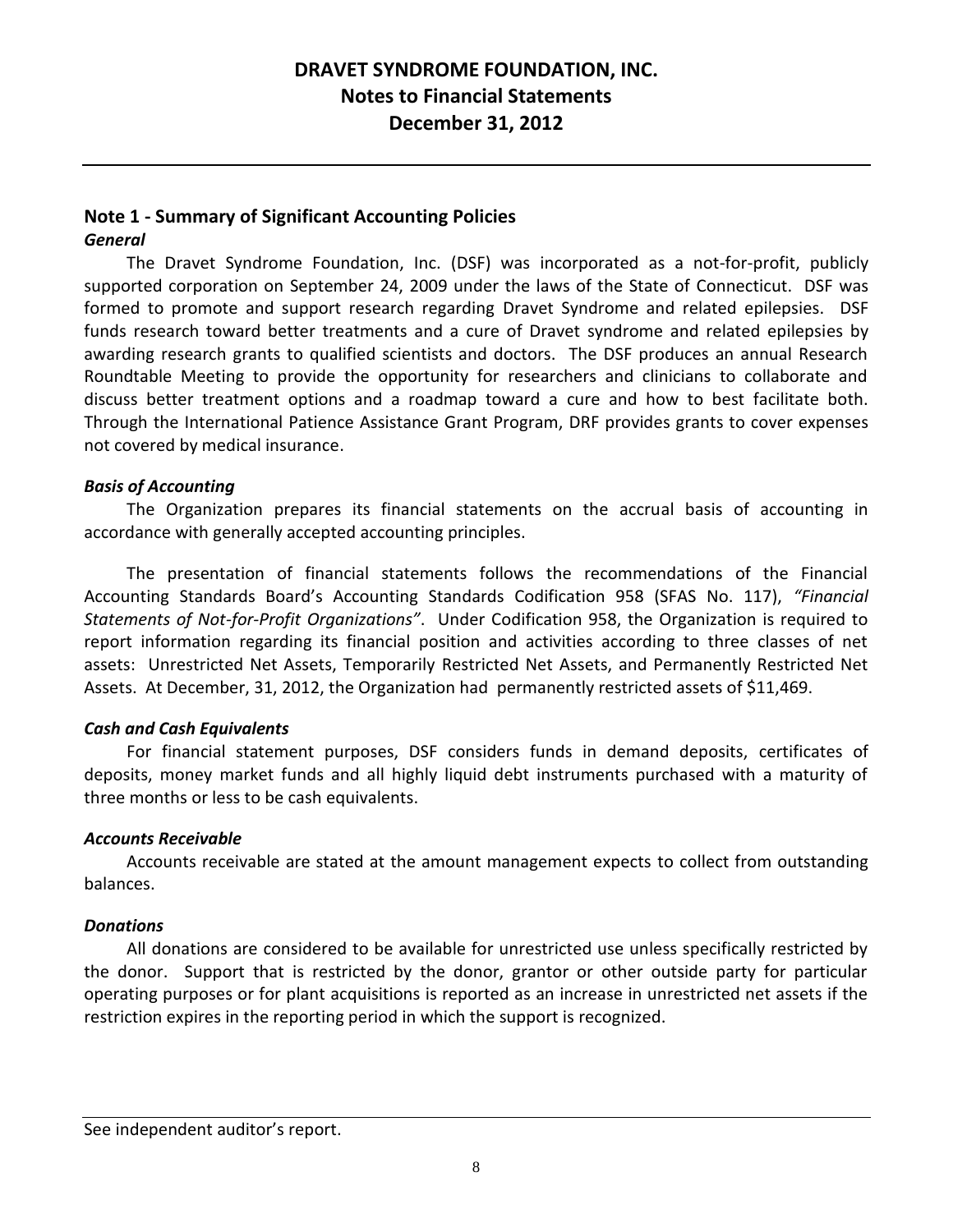## **DRAVET SYNDROME FOUNDATION, INC. Notes to Financial Statements December 31, 2011**

#### **Note 1 - Summary of Significant Accounting Policies (Continued)**

#### *Income Taxes*

The Dravet Syndrome Foundation, Inc. is exempt from income taxes under Section 501(c)(3) of the Internal Revenue Code. The Internal Revenue Service has also determined that it is not a private foundation in accordance with Section 170(b)(1)(A)(IV) of the Internal Revenue Code.

#### *Functional Expenses*

Functional expenses have been allocated between program services and supporting services based on an analysis of personnel time and space utilized for the related activities.

#### *Use of Estimates*

The preparation of financial statements in conformity with generally accepted accounting principles requires management to make estimates and assumptions that affect the reported amounts of assets and liabilities and disclosures of contingent assets and liabilities at the date of the financial statements. They also affect the reported amounts of revenues and expenses during the reporting period. Actual results could differ from those estimates.

#### **Note 2 - Donated Services, Materials, Facilities**

The Agency received 8,950 hours of donated services from 248 unpaid volunteers. No amounts have been recognized in the accompanying statement of activities because the criteria for recognition of such volunteer effort under Accounting Standards Codification (ASC) 950 have not been satisfied. The contributions of services are recognized if the services received (a) create or enhance nonfinancial assets or (b) require specialized skills that are provided by individuals possessing those skills and would typically need to be purchased if not provided by donation. The value of donated professional services was \$15,987 at December 31, 2012 and \$2,465 for the year ended December 31, 2011.

#### **Note 3 – Concentrations of Credit Risk**

#### *Cash Balances*

The Organization maintains its cash and cash equivalents in one financial institution. The balances are insured by the Federal Deposit Insurance Corporation at each institution up to \$250,000 at June 30, 2012. The balances may at times exceed the FDIC limit; however, the Organization does not feel that there is any significant credit risk.